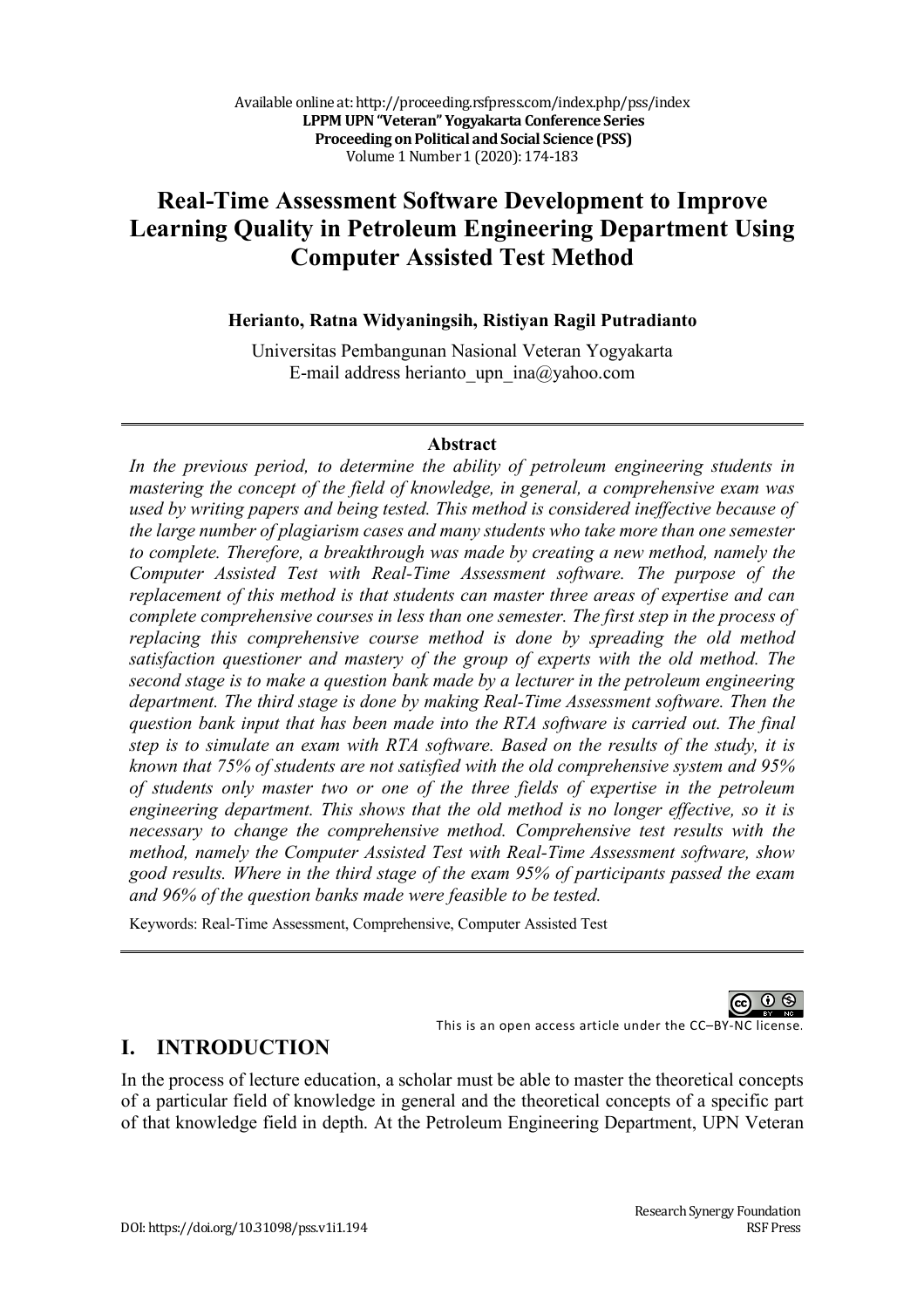Yogyakarta, general theoretical concepts are proven by comprehensive examinations, while specific and in-depth theoretical concepts are tested with the final project. Students who pass the comprehensive exams and final project exams are declared eligible to become a Bachelor of Petroleum Engineering Department. The application of final and comprehensive examinations as the potential of an undergraduate by Presidential Decree No.8 of 2012.

Comprehensive exams held at the Petroleum Engineering Department were carried out in the VII semester to examine students' understanding and integration of the group of areas of expertise (CBC). Where the group of expertise includes reservoir engineering, production engineering, and drilling techniques. To find out the students' understanding of the CBC, a learning method was carried out in the form of writing a paper with a certain title that interpreted the CBC. The paper contains a discussion of two or three CBC obtained from literature studies and student understanding that has been discussed with a comprehensive supervisor. Students who have completed a comprehensive paper and approved by the supervisor then take a comprehensive exam. In this comprehensive exam, students are tested for their understanding of the paper that has been written. If declared to have passed the exam, students can continue to work on their final project for graduation requirements from the Petroleum Engineering Department.

In the comprehensive implementation, there are several field constraints that make this method ineffective. These constraints include titles and topics that are taken often repeatedly so that there are many cases of plagiarism. This causes a comprehensive method to be unable to test student learning outcomes. In addition, there are many cases where students take more than one semester to complete comprehensively. This long completion time is a problem because passing the comprehensive exam is a requirement for doing the final project. So that in practice there are not a few Petroleum Engineering students who have graduated more than 4 years. Because of these problems, a breakthrough was made by creating a Real-Time Assessment method with Computer Assisted Test software by making questions that went through several processes and evaluating the feasibility of the questions. The questions that have been selected are then inputted into the RTA software and tested on students.

Comprehensive test with RTA software has advantages over conventional comprehensive exam methods, namely fast execution time, automatic results recap of the software, passing information can be seen when the exam is finished, and exam material can cover all areas of expertise in the Petroleum Engineering department. This comprehensive method replacement is expected to accelerate the graduation of Petroleum Engineering students without neglecting the competence of a scholar to master theoretical concepts in general knowledge. In addition, this method is expected to be able to uniform and improve the quality of students' understanding of the fields of expertise in Petroleum Engineering.

# **II. LITERATURE REVIEW**

In developing this Real-Time Assessment software, the Computer Assisted Test method was used. Where the Computer Assisted Test (CAT) is a test method with computer aids that are used to obtain a minimum standard of basic competence. The implementation of CAT has several objectives, namely accelerating the process of examining and reporting exam results,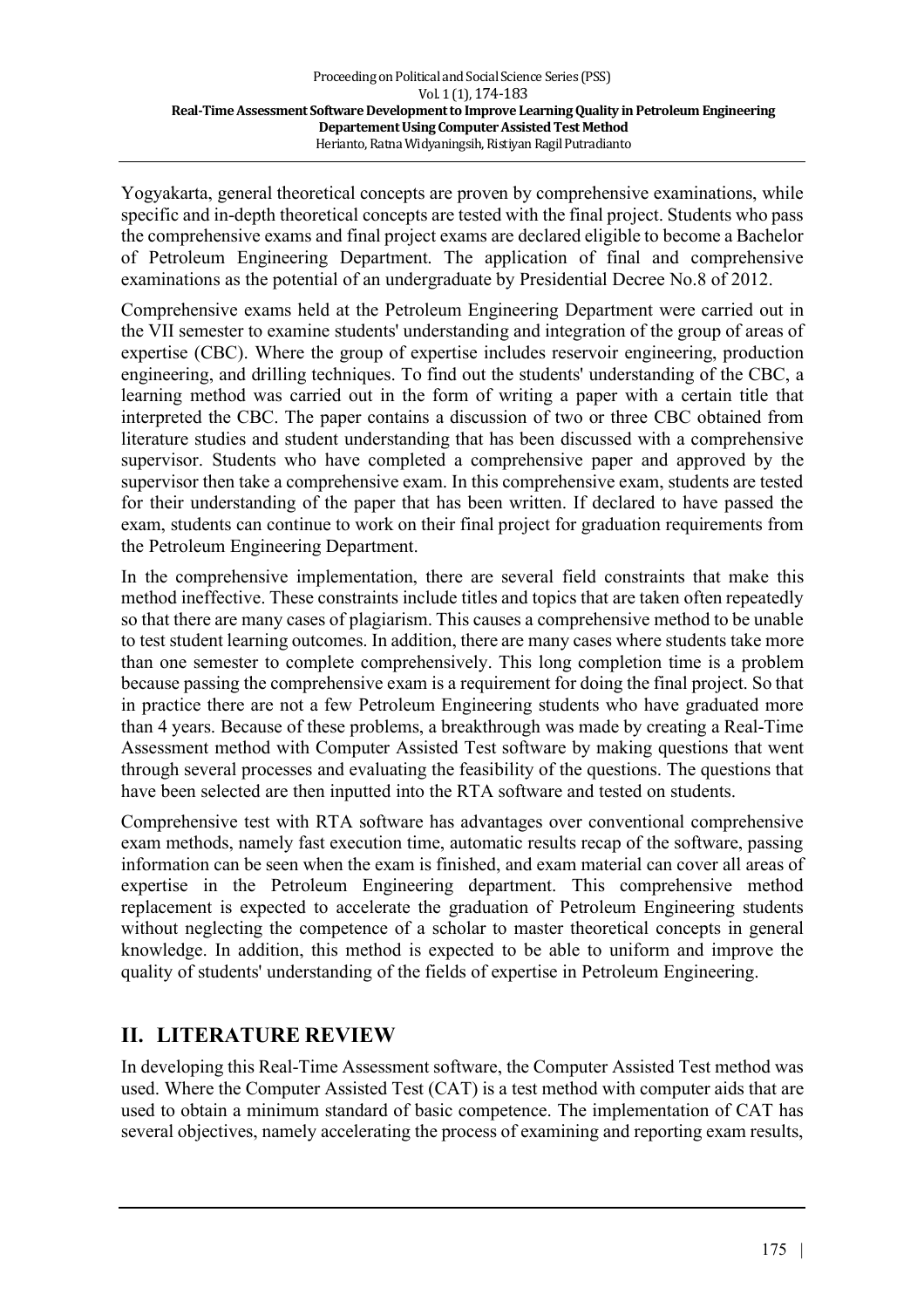creating standardization of exam results, setting value standards, increasing transparency, objectivity, accountability, and efficiency. (Dewi Saadah, 2015).

For this research to run well, the lecturers in the Petroleum Engineering Department made exam questions. The questions that are made must be good, where the questions can be said well when the questions can provide data or a description of the mastery of learning material by the participants so that the teacher can improve the quality of the teaching and learning process (Endra Susila, 2012).

In making the question bank, the qualitative analysis uses the moderator technique and the panel technique. The Moderator technique is a technique of discussing with several people in it and one person as a mediator. The use of the moderator technique is considered very good because every question made can be seen together with several experts such as teachers who teach the material, material experts, curriculum compilers/developers, test experts, and linguists. While the panel technique is a question validation technique that is studied based on the rules of writing the questions. The study of the questions includes material, construction, language/culture, the truth of the answer key, and the scoring guide. (Mujimin, 2010).

After the test is carried out, the next step is to compile the test results. The preparation of test results should be able to measure learning objectives, be a representative sample of learning material, a format that suits your needs, and a reliable assessment result (A.Muri Yusuf, 2005).

# **III. RESEARCH METHODOLOGY**

In implementing a comprehensive change to the Computer Assisted Test method with Real-Time Assessment software, several stages are carried out. From the several stages, it can be concluded that the replacement of this method is appropriate for the petroleum engineering department. The stages of changing the method include:

- 1. The first step in this research begins with the distribution of satisfaction questioners via Google Form to students who are taking and have taken a comprehensive course. The questionnaire contains about student satisfaction with the current comprehensive method. In addition, the questioner also contains students' confidence in mastering material fields of expertise.
- 2. The question bank is made according to three groups of expertise, namely drilling, reservoir, and production. The questions made were divided into categories for easy, medium, and difficult levels for each group of expertise. These questions are made by all petroleum engineering lecturers according to their group of fields of expertise. In the development of the question bank, the analysis was carried out by the head of each area of expertise and the head of the department using forms using moderator techniques and panel techniques.
- 3. Development of Real-Time Assessment (RTA) software whose features are tailored to the needs of a comprehensive exam. Where the RTA software uses the Computer Assisted Test method with multiple-choice questions.
- 4. Input the question bank that has been made into the Real-Time Assessment software. Where in this software, you can set the portion of the questions for each category, the minimum passing grade (a passing grade), the time taken for the exam, and the scoring.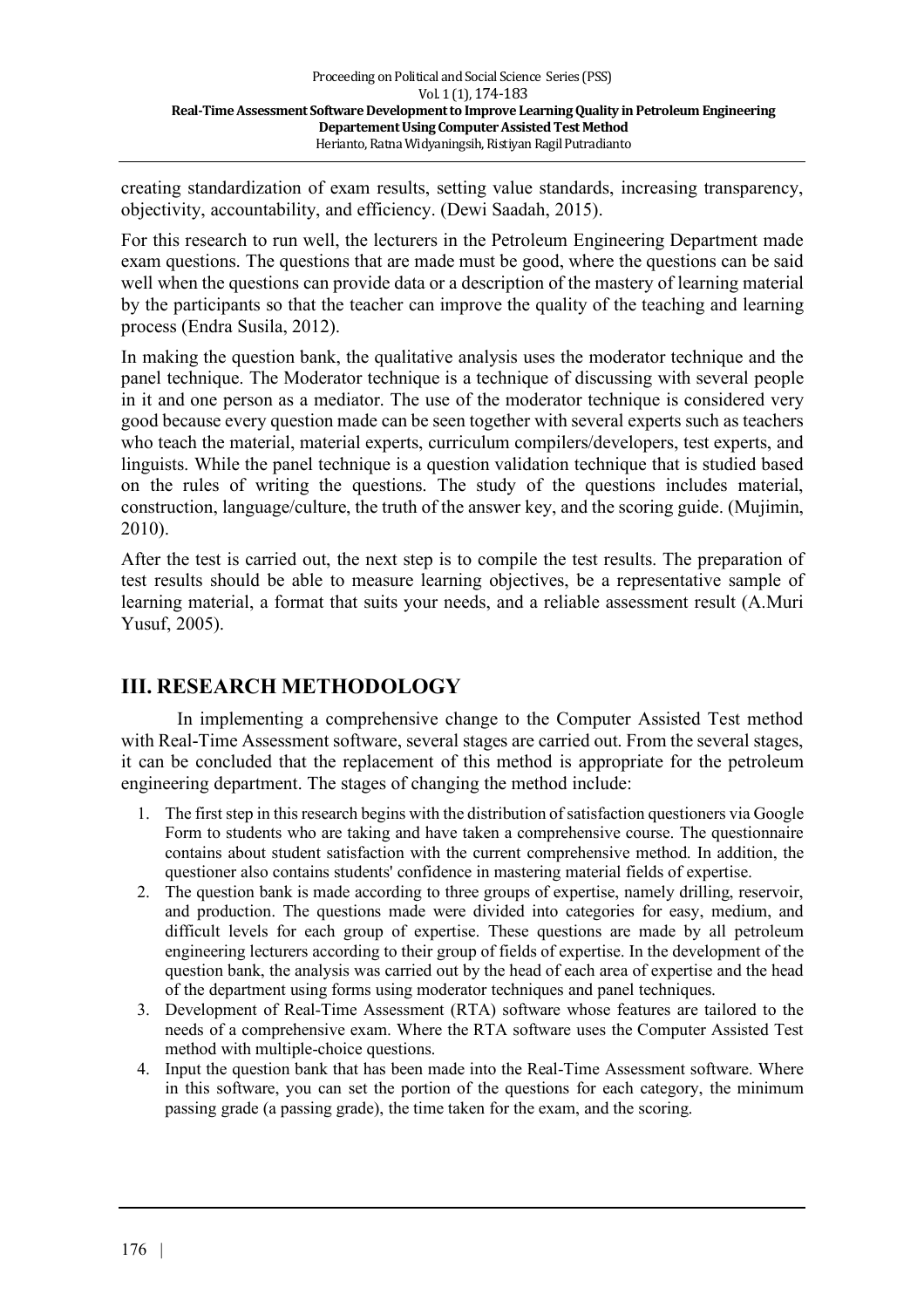5. Examination simulations were carried out by taking several samples of students who had not completed a comprehensive course

# **IV. FINDING AND DISCUSSION**

The results of the questionnaire distributed to students showed that 75% of students were dissatisfied with the current method and 25% of students were satisfied with the comprehensive method. Meanwhile, for the results of the questioner regarding the mastery of groups of expertise, as many as 45% of students only mastered 1 field, 50% of students mastered 2 fields, and only 5% mastered 3 fields. For more details, it can be seen in Figure 1.



Results of the Old Comprehensive Method of Satisfaction Questionnaire and Mastery of Expertise

Based on Figure 1, it can be seen that students have not mastered the theoretical concepts of certain fields of knowledge in general with the old method. This is proven by where 95% of students do not master 3 groups of expertise. Therefore, it is necessary to standardize the assessment of this competency understanding by replacing it with a new method. So it is hoped that students who have completed a comprehensive course will have a good mastery of the basic material in the field of Petroleum Engineering expertise.

From the results of the questioner which showed that the old method was no longer effective in the petroleum engineering department, a question bank was collected for the new method. From the results of the collection of questions from the lecturer, 100 multiple choice questions were obtained for each group of areas of expertise. The writing of this question was carried out using the moderator technique where each item of the question was discussed by several composing lecturers and there was one mediator. This technique is considered to be the most appropriate to use because the question bank made consists of various subjects so that each lecturer can combine their competencies with these areas of expertise. After the question bank is collected and approved by all the lecturers, the analysis is carried out in a blank form according to the form template as shown in Figure 2.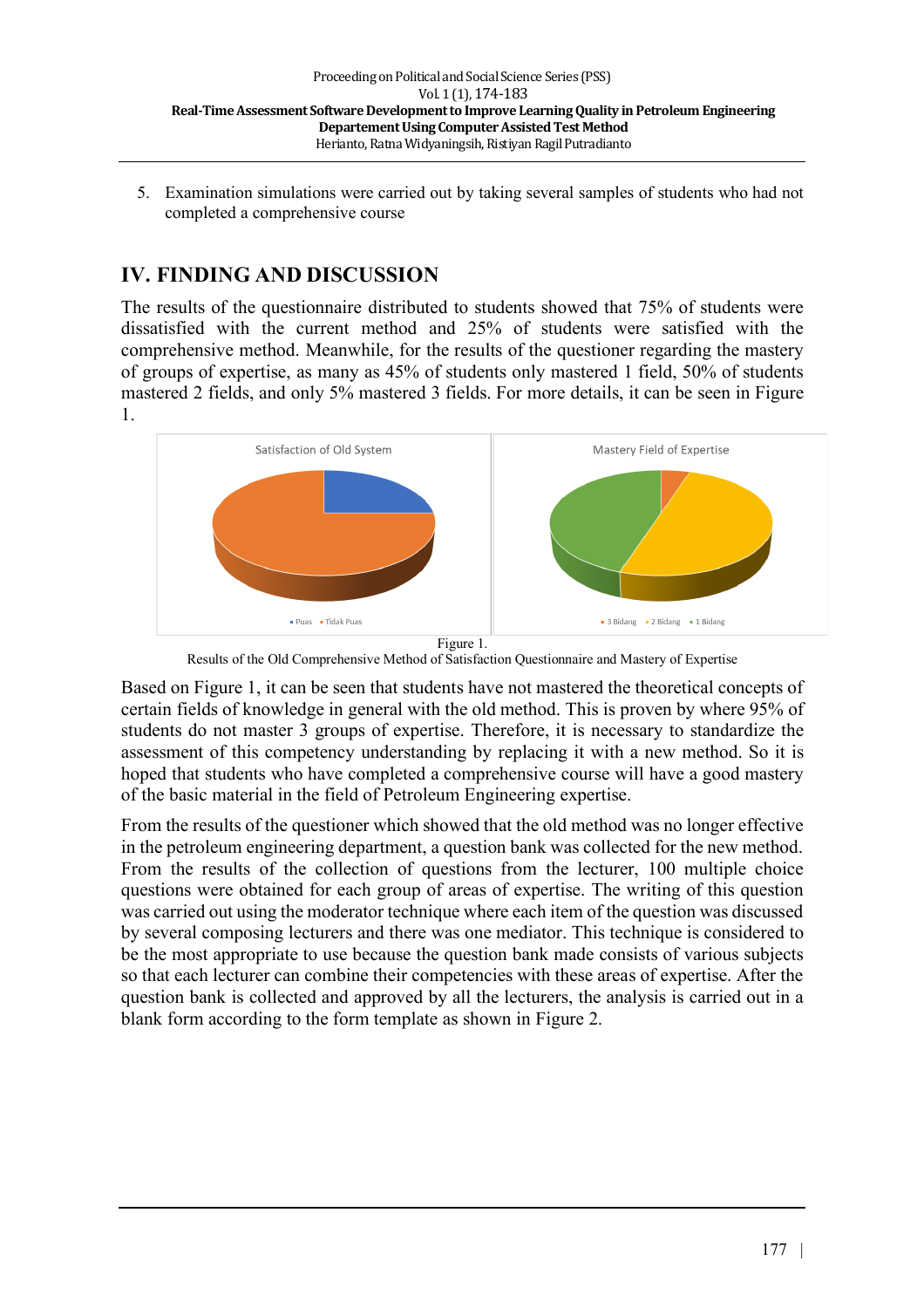| ANALISA SOAL                                          |                                           |       |                           |           |            |
|-------------------------------------------------------|-------------------------------------------|-------|---------------------------|-----------|------------|
|                                                       | Program Studi Strata 1 Teknik Perminyakan |       |                           |           |            |
| Universitas Pembangunan Nasional "Veteran" Yogyakarta |                                           |       |                           |           |            |
|                                                       |                                           |       |                           |           |            |
| Mata Kuliah<br>: Komprehensif                         |                                           |       |                           |           |            |
| : Pemboran/Reservoir/Produksi/Integrasi *)<br>Bidang  |                                           |       |                           |           |            |
| Tahun Akademik                                        |                                           |       |                           |           |            |
|                                                       |                                           |       |                           |           |            |
|                                                       |                                           |       |                           |           |            |
| Mata                                                  | Kompetensi                                | Nomor | Level Soal                | Sumber    | Keterangan |
| Kuliah                                                | Dasar                                     | Soal  | $(mudah/sedang/sulit)^*)$ | Literatur |            |
|                                                       |                                           |       |                           |           |            |
|                                                       |                                           |       |                           |           |            |
|                                                       |                                           |       |                           |           |            |
|                                                       |                                           |       |                           |           |            |
|                                                       |                                           |       |                           |           |            |

Figure 2. Blank Problem Analysis using the Panel Method

In the analysis of questions using blank Figure 2, panel analysis techniques are used. Where the analysis is carried out by the head of their respective fields of expertise and the head of the department. After analyzing the questions that have been made, then an analysis of the level of difficulty of each item is carried out. Where the level of difficulty is based on the level of the semester questions from certain subjects are taken. The results of classifying the difficulty level of the questions based on the semester in which the subject is taught can be seen in Table 1.

| .<br>Classification of Problem Difficulty Level by Semester |                |  |
|-------------------------------------------------------------|----------------|--|
| Level of difficulty                                         | Semester       |  |
| Easy                                                        | I and II       |  |
| Moderate                                                    | III and IV     |  |
| Difficult                                                   | V, VI, and VII |  |

Table 1.

Based on Table 1, it is known that the questions made from the initial semester subject will be categorized as an easy level and vice versa. This is because the courses in the first semester are basic subjects that have a low level of difficulty. The higher the semester, the courses being taught are a development of the existing courses so they are considered more difficult. From the classification results, the difficulty level of the questions can also be grouped based on groups of areas of expertise. Where the results can be seen in Table 2.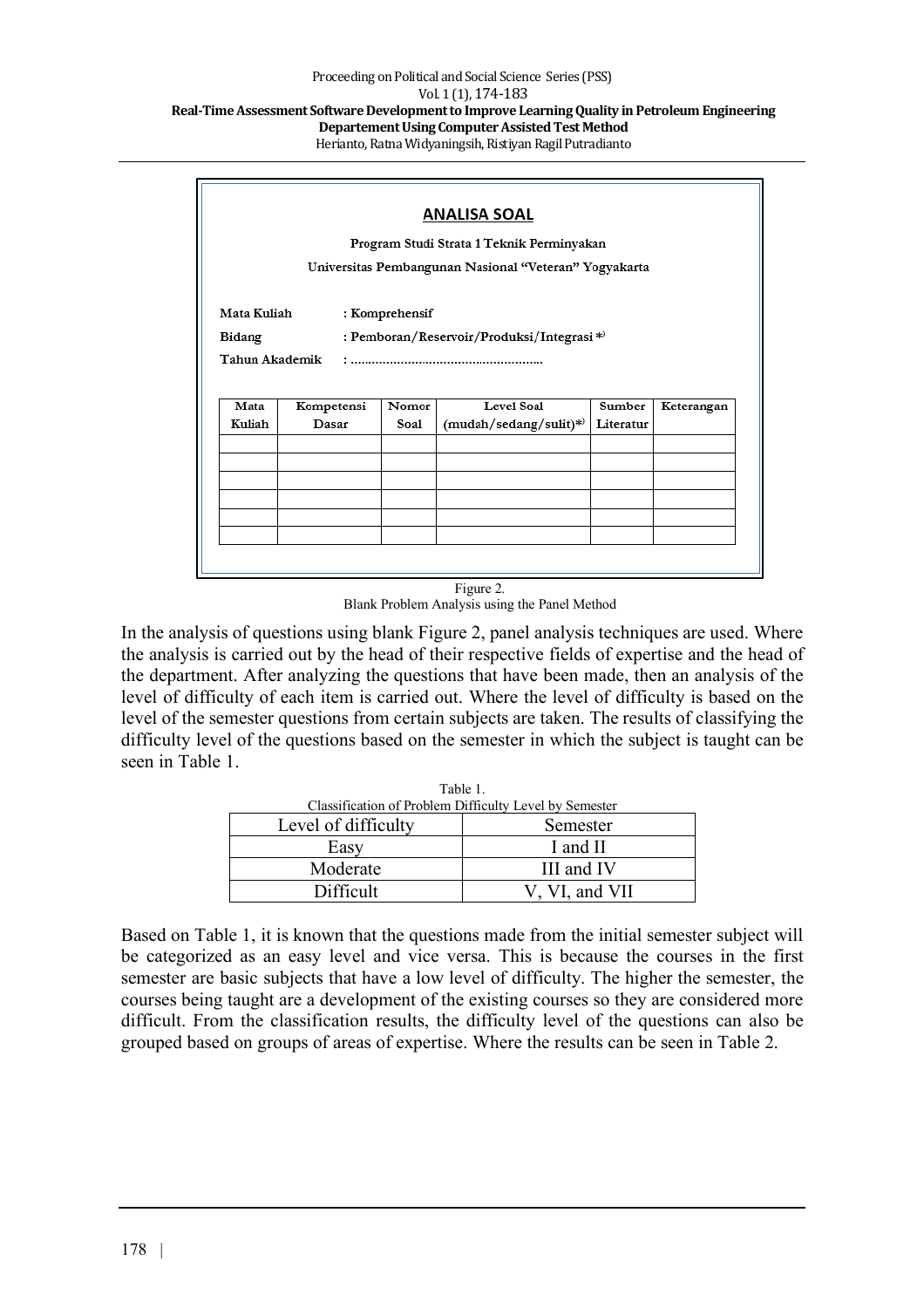#### Proceeding on Political and Social Science Series (PSS) Vol. 1 (1), 174-183 Real-Time Assessment Software Development to Improve Learning Quality in Petroleum Engineering **Departement Using Computer Assisted Test Method** Herianto, Ratna Widyaningsih, Ristiyan Ragil Putradianto

| Distribution of Problem Difficulty Levels by Field of Expertise |                     |          |           |                   |
|-----------------------------------------------------------------|---------------------|----------|-----------|-------------------|
| Question<br>Category                                            | Level of difficulty |          |           |                   |
|                                                                 | Easy                | Moderate | Difficult | Total<br>Question |
|                                                                 | 33%                 | 60%      | $7\%$     |                   |
| Drilling                                                        |                     |          |           | 15                |
| Reservoir                                                       |                     |          |           |                   |
| Production                                                      |                     |          |           | 15                |
| Integration                                                     |                     |          |           |                   |

| Table 2.                                                        |
|-----------------------------------------------------------------|
| Distribution of Problem Difficulty Levels by Field of Expertise |
|                                                                 |

From the results of question classification, then 50 questions were selected with the distribution of questions as shown in Table 2. Where the questions were dominated by moderate level questions with 60% of the total questions. The questions made consisted of 15 questions for each skill field plus 5 integration questions from the three groups of expertise fields. The results of the selection of questions are then inputted into the web-based RTA software from the administrator account. The display of the RTA software login page can be seen in Figure 3.



Figure 3. Display of RTA Software Login Page

The login page in Figure 3. can be used by admins and test-takers before the exam is carried out. In order for students to become test participants, they are required to register and submit their NIM (Student Identification Number). After registering, students will get a password that can be used to log in. The password given by the admin can only be used once during the exam so that when the exam fails, students cannot log in with the same password. For the admin page, you can determine the number of questions, type of questions (pictures or writing), a passing grade, exam travel time, and scoring system. After logging in, the exam participant will enter the exam questions page where its appearance can be seen in Figure 4.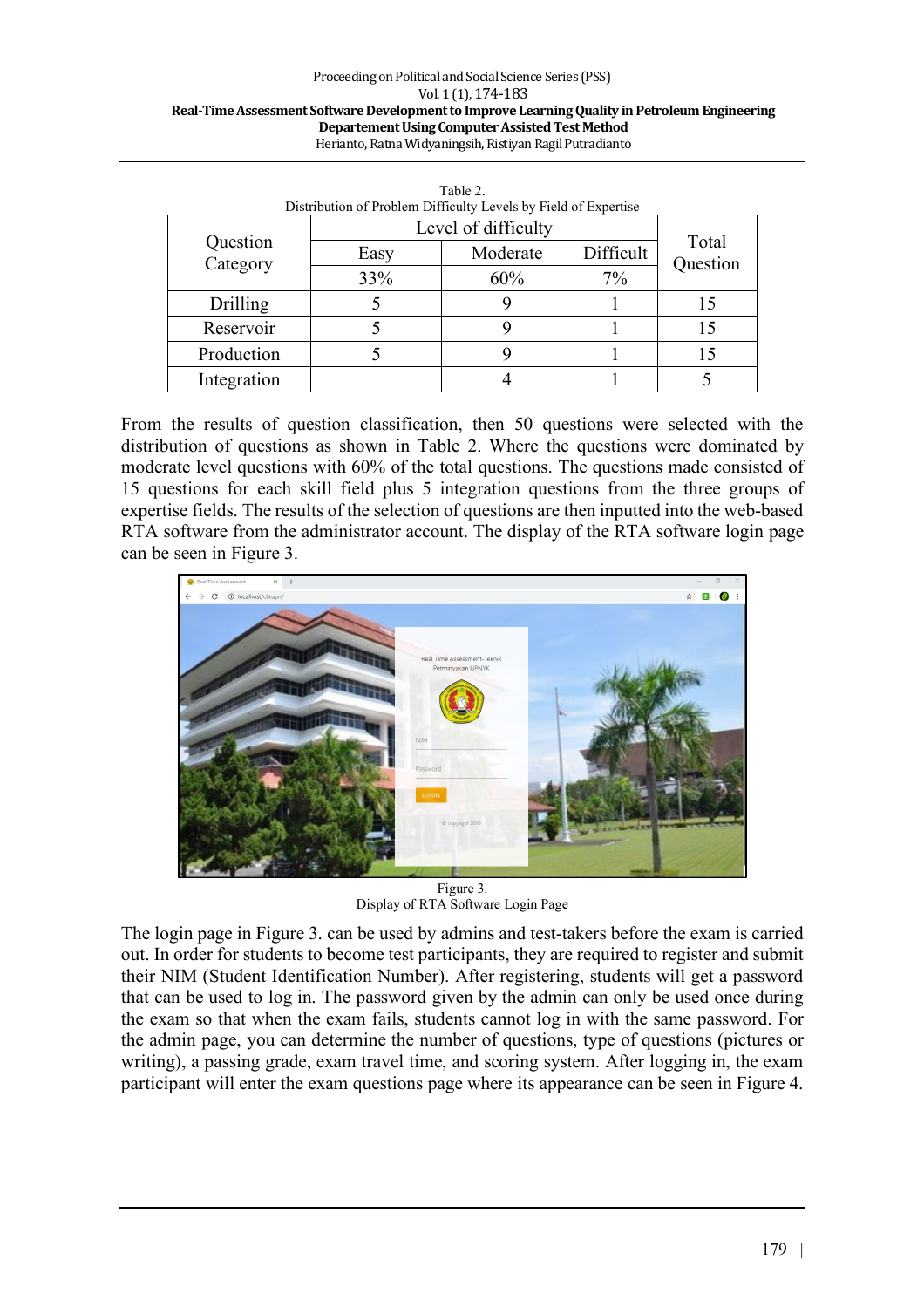#### Proceeding on Political and Social Science Series (PSS) Vol. 1 (1), 174-183 Real-Time Assessment Software Development to Improve Learning Quality in Petroleum Engineering **Departement Using Computer Assisted Test Method** Herianto, Ratna Widyaningsih, Ristiyan Ragil Putradianto

|                                                                                                                     | Waktu Ujian: 0:48:50<br>ANGERI ULIAN                                                                                                                                                                                             |
|---------------------------------------------------------------------------------------------------------------------|----------------------------------------------------------------------------------------------------------------------------------------------------------------------------------------------------------------------------------|
|                                                                                                                     | Real Time Assessment-Teknik Perminyakan UPNYK                                                                                                                                                                                    |
| Rama [012.450.0068]<br>Navigasi Soal<br><br>00000000<br><b>00000000</b>                                             | Sebagai pondasi dari casing selanjutnya, melindungi lubang<br>dari gugurnya formasi lunak di dekat permukaan karena<br>tererosi oleh lumpur disebut jenis casina :<br>O Conductor<br>O Surface<br>C Intermediate<br>O Production |
| <b>00000000</b><br><b>00000000</b><br><b>@@@@@@@</b><br>a a<br>Keterangan<br>Sudah dikerjakan (  ) Belum dikerjakan | SOAL SEBELUMNYA<br>SOAL SELANULITY/VA 3                                                                                                                                                                                          |

Figure 4. Display of Exam Participants With RTA Software

In Figure 4. it can be seen that there is a question page 1 page with 2 main columns, namely questions and an indicator for the number of questions that have been answered. The work can be done not necessarily according to the question number. So that questions that they feel do not understand can be passed first by the test takers. The exam will end when the preset time expires or the student presses the button ends the exam. The advantage of this software is the speed of the correction system, which at the end of the exam will immediately display a pass or not statement. This software is also arranged so that after the exam is finished the page is set so that it cannot be returned again so that students who fail the exam cannot repeat it directly. Students who graduate will receive a certificate of completion that can be used to obtain comprehensive course scores.



CTA Method Data Flow Diagram using RTA Software

The data flow diagram is shown in Figure 5. It shows that the exam setting data, question setting, admin data, and Real-Time Assessment application setting data can only be managed by the admin. In addition, the data on the number of participants who took and passed the exam will also enter the exam report to the admin. This shows that the RTA application is safe to use because only from one direction the admin can control this application. To ensure that it gives an idea of the feasibility of the questions and the frequency of student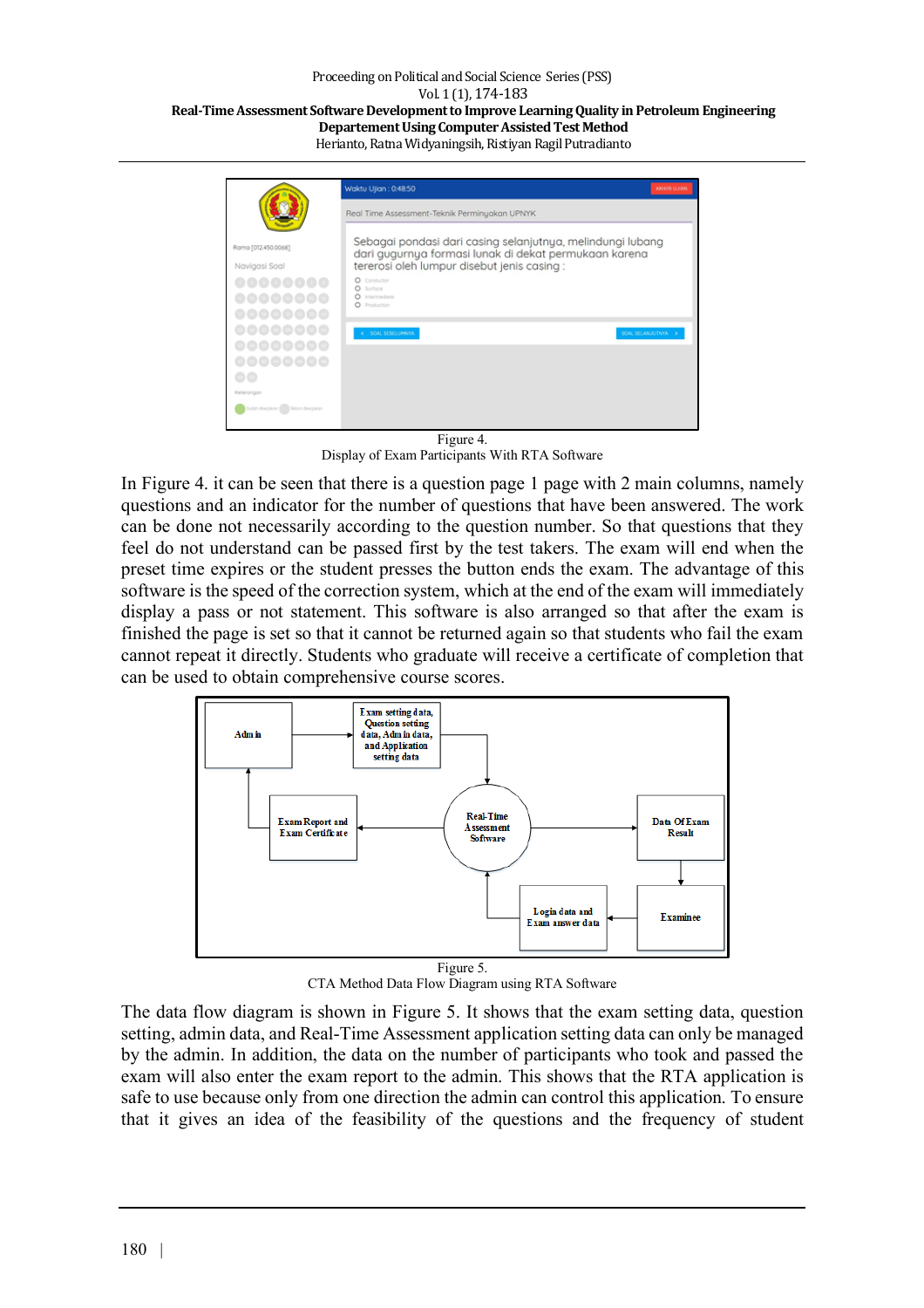examinations until they graduate, a sampling technique is carried out on 20 students whose results are shown in Figure 6.



Increased CTA Method Examination Pass Using RTA

The increase in passing exam participants can be seen in Figure 6. where the exam is carried out by the same 20 students with an interval of 2 weeks per the exam schedule. The test time applied is 60 minutes with a passing grade of 60%. In the first stage of the exam, only 6 students can pass the exam. This is due to the unpreparedness of students for each category of questions. In the second and third stages of examinations, there was a significant increase. Where in the second stage 80% (16 people) of the test participants passed and in the third stage 95% (19 people) of the participants passed the exam. From this result, a decision was made to hold 3 exams per semester. This means that each semester students have the opportunity to repeat the exam 3 times with the difference in time for each exam for preparation. In addition to the distribution of participants who passed, the frequency of results of the field of expertise examination was also recapitulated. The results can be seen in Figure 7.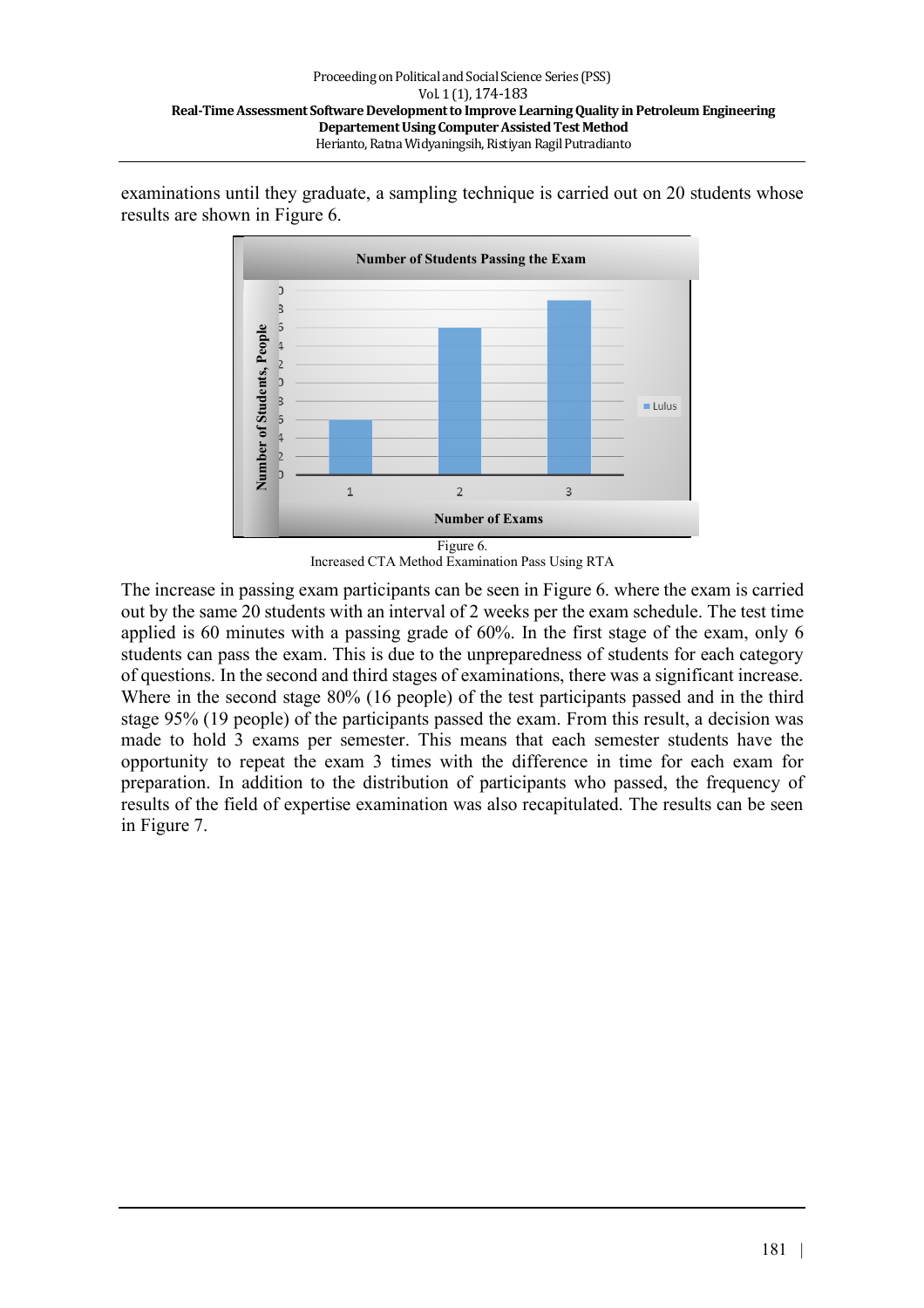

Distribution of Correct Answers in Every Field of Expertise

Based on Figure 7, it is known that question type 1 for reservoir expertise is too easy and not appropriate to use as a comprehensive test. This is because all participants (20 people) can answer the question. Meanwhile, for the 15th field of reservoir expertise, it is too difficult and not feasible because only a few students (6 people) can answer it. However, for the other 48 questions, which is 96%, it can be concluded that it is feasible and can be used as a comprehensive exam.

From the research results, the authors suggest replacing the old comprehensive method. The comprehensive method that the author recommends is a computer-based comprehensive exam using the RTA software we have developed. The replacement of this method is expected to accelerate student graduation without neglecting the competence of an undergraduate.

# **V. CONCLUSION AND FURTHER RESEARCH**

From the research results, the following conclusions can be drawn:

- 1. The old comprehensive method is no longer effective and needs to be replaced because only 5% of students can master all three areas of expertise and the other 95% only master two or even one area of expertise.
- 2. The new comprehensive method with RTA software is feasible to apply wherein the third stage of the exam there are 18 out of 20 exam participants or 95% of participants passed the exam.
- 3. Of the 50 types of questions that have been made, there are 2 questions (4%) of the reservoir area questions that are not feasible and 48 questions (96%) are appropriate to be applied as a new comprehensive examination method.